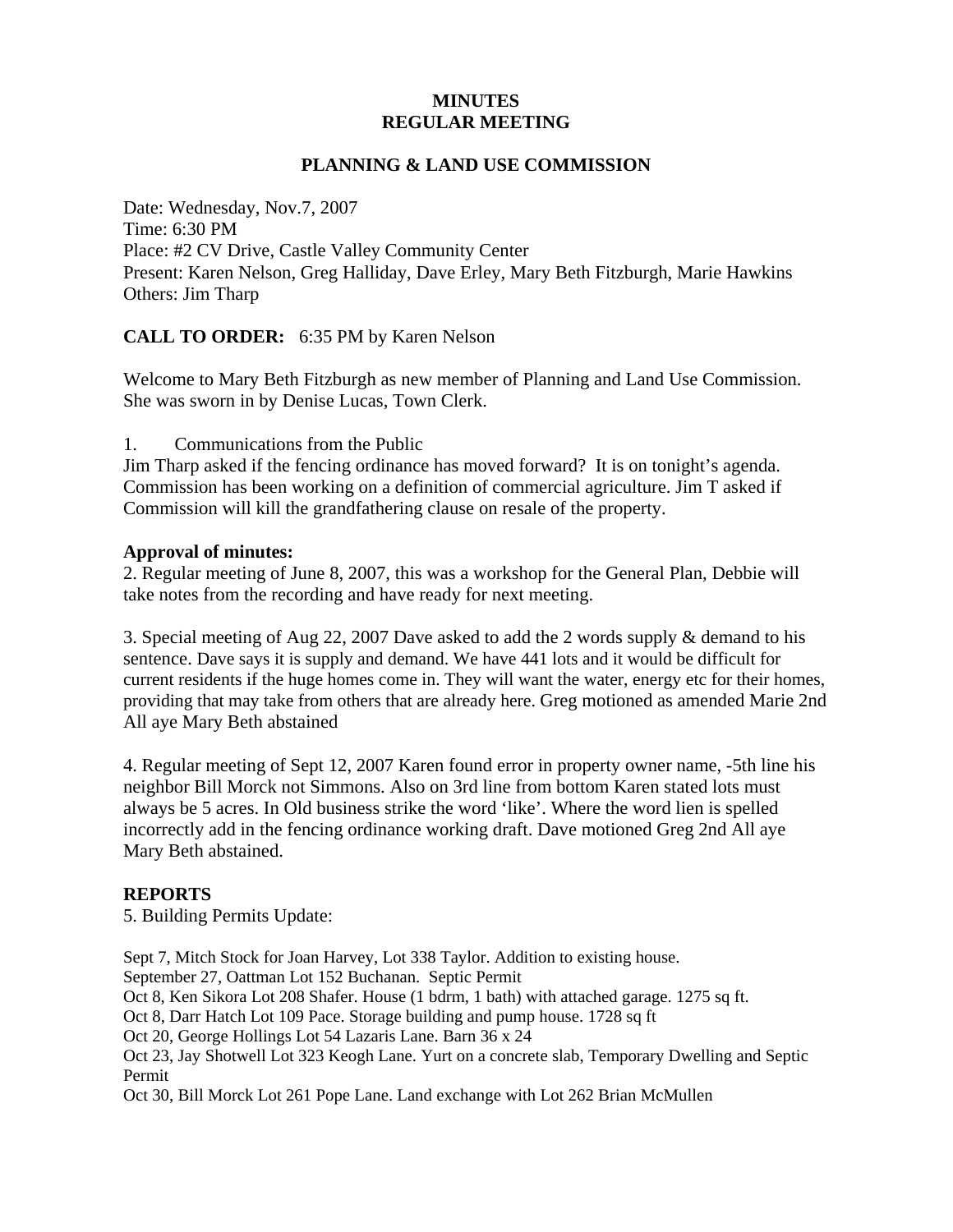J Shotwell, Lot # 323 No bldg permit or temp needed for his Yurt or slab to set it on. Karen will discuss w/ mayor. Owner does need to pay \$5.00 for septic permit. Debbie will send letter of explanation and return his check.

# **NEW BUSINESS**

6. Discussion and possible action re: Land exchange between lots 261 and 262, a survey is required, may need a lawyer for the legal forms. Greg reminds that both owners understand they must each maintain the 5 acres minimum.

7. Discussion and possible action re: reorganization and revision of Zoning Ordinance 85-3 Some items are missing, need to remove any items not relevant; review other communities to see if ours line up w/ state. Start with an outline to start, Marie suggested having a workshop. All do some homework beforehand. Karen has seen others online.

Items to consider: Organize, correct language, underground fuel storage, owners not change drainage. Take out long story, remove the word Yarn. Be consistent w/ county, i.e. Town says a building permit is needed for any accessory building or dwelling. IBC does not. Daveas a small community we should be in line  $w$  state  $\&$  county. Make it easier for legal issues and save money. Have justification if changing it to something different. The survey showed it is a high priority, needs reorganizing to be more understandable.

Marie motioned to table, Greg  $2^{nd}$ . All aye

## **OLD BUSINESS**

8. Discussion and possible action re: Decommissioning of second dwellings. (Ranna), tabled

9. Report, discussion and possible action re: updating the Deer Fencing Ordinance (Greg Halliday), tabled Dave motioned to take off the table Greg  $2<sup>nd</sup>$ , All aye. Group discussion on definitions of what is commercial agriculture and what is needed for ordinance. A variety of definitions has been found. Greg read one from Durham, NC that requires IRS Schedule F is for farmers. Not a hobby but seen as a business. Can the Town ask for schedule F? Mary Beth found Utah's state code for the Products of Agriculture, Dave presented what he had Googled for agriculture easement when 80 % of income derived from agriculture. 17-41- 101 is 50% of processed merchandise. Dave asked if the Winery uses 50% of their crops then they are commercial. Greg prefers asking for the Schedule F requirement. More discussion followed on the difference of definitions.

Karen entertained a motion to table and asked the committee to read more on these. Greg motions to study the definitions of commercial agriculture and table until more information is available. Greg will use the 2003-3 and add the definition Marie  $2<sup>nd</sup>$  All Aye.

10. Report, discussion and possible action re: streamlining the Conditional Use Permit process (Marie Hawkins), tabled

Dave motioned to untable, Mary Beth  $2<sup>nd</sup>$  Karen and Mary Beth like it as written. Marie feels it is straightforward. Dave asked about form B, at the Planning training, he heard the CUP runs with the land. When a CU is approved in Utah it is ran with the land not the owner. If sold, and the new owner maintains the conditions it stays. i.e. Would Webster's vineyard, if sold, he would have to pull his vineyard out? Mary Beth the CUP does need yearly renewal for this reason

Dave Motion to send to TC the new revised CUP for their review and adoption. Greg 2<sup>nd</sup> All Aye